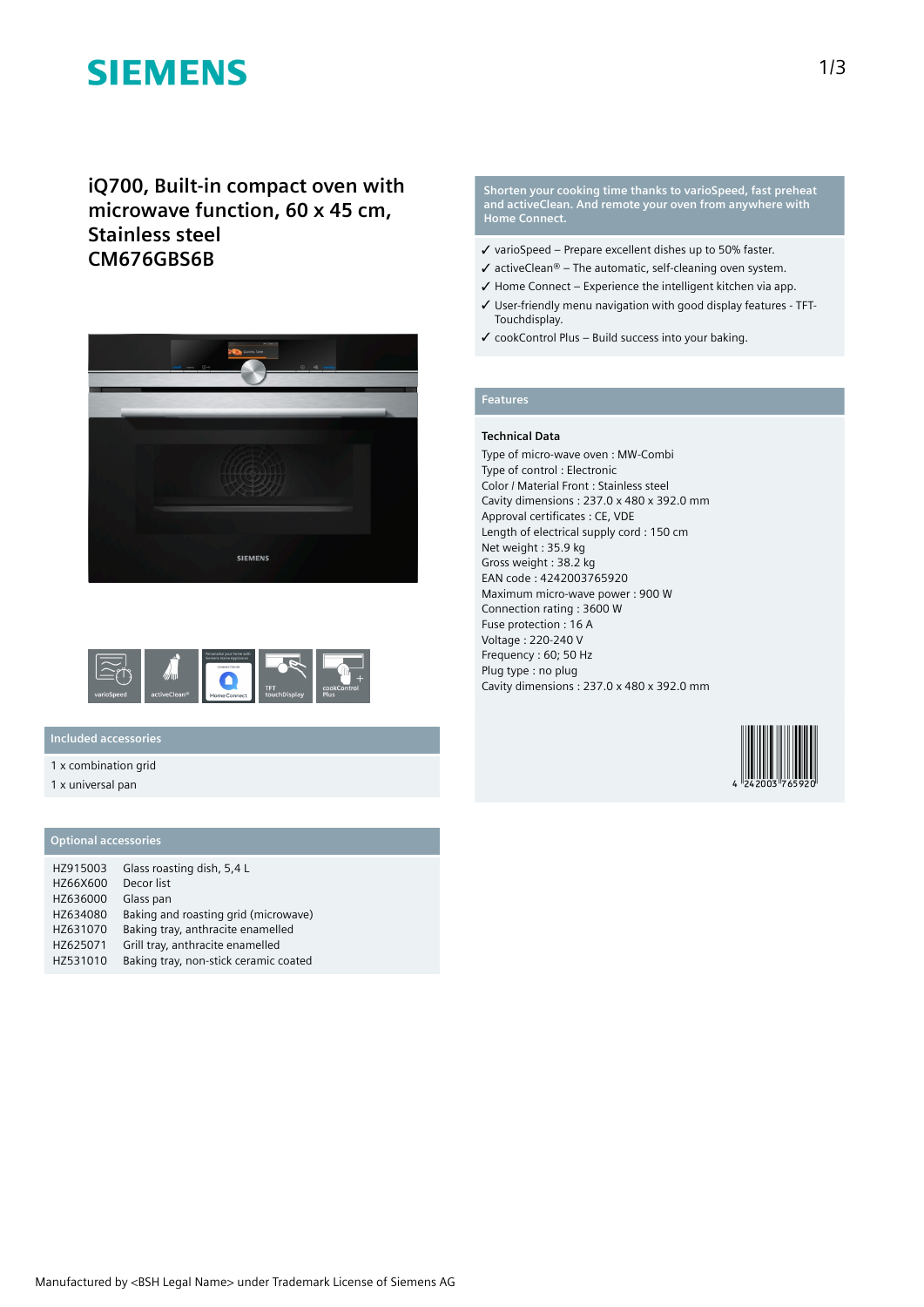# **SIEMENS**

# iQ700, Built-in compact oven with microwave function, 60 x 45 cm, **S t a i n l e s s s t e e l CM676GBS6B**

### **Features**

#### **Design**

- 3.7" TFT touchDisplay
- Drop down oven door, softClose, softOpen
- 
- ●<br>● Cavity inner surface: enamel anthracite
- 3 shelf positions
- Stainless steel control dial
- Bar handle
- We recommend you to choose complementary products within IQ700, in order to assure an optimal design combination of your Built-In appliances.

#### **F e a t u r e s**

- Digital temperature display with proposal
- Actual temperature display Heating-up indicator
- Intelligent microwave inverter technology: For optimised results maximum output power will be regulated to 600 W when used in longer operation for gentler cooking.
- Electronic door lock
- Control panel lock Automatic safety switch off Residual heat indicator Start button Door contact switch
- WLAN Home connect enabled
- cookControl Plus
- $\bullet$  Electronic oven clock timer
- LED light, Light on/off when door opened/closed
- Integral cooling fan

### **Cleaning**

 $\bullet$  activeClean

#### **Programmes/functions**

- Compact oven with microwave with 13 main functions heating methods: 4D hot air, hotairGentle, conventional top & bottom heating, Conventional heat Gentle, hot air grilling, full width grill, half width grill, Pizza setting, coolStart, bottom heat, low temperature cooking, keep warm, plate warming
- Additional heating methods with microwave: Microwave, Combi microwave variable
- Max. Power: 900 W; 5 Microwave power settings (90 W,180 W,360 W,600 W,900 W)
- Fast preheat

#### **A c c e s s o r i e s**

 $\bullet$  1 x combination grid, 1 x universal pan

#### Performance/technical information

- Cavity volume: 45 litres
- Power cord length 150 cm Cable length
- Temperature range 30 °C 275 °C
- · Total connected load electric: 3.6 KW
- Nominal voltage: 220 240 V
- Appliance dimension (hxwxd): 455 mm x 594 mm x 548 mm
- Niche dimension (hxwxd): 450 mm 455 mm x 560 mm 56 8 m m x 550 mm
- Please refer to the dimensions provided in the installation manual